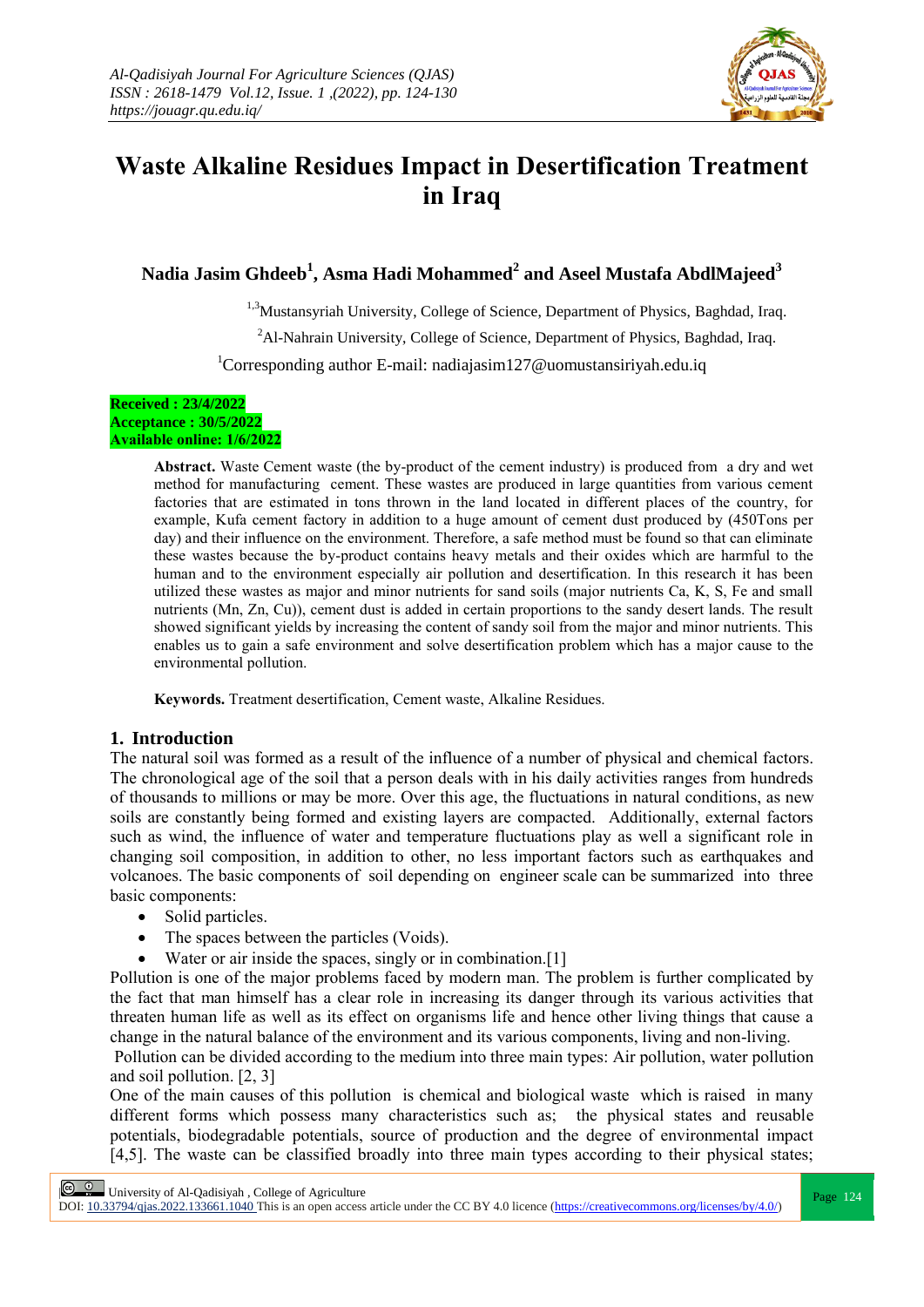

these are liquid, solid and gaseous waste. Although it is clear that several classifications exists in different countries. The most commonly classifications are illustrated below.

- Physical state (Solid waste, Liquid waste, Gaseous waste).
- Source ( Household/Domestic waste , Industrial waste , Agricultural waste , Commercial waste , Demolition and construction waste , Mining waste )
- Environmental impact (Hazardous waste, Non-hazardous waste) [6].

In this research, the waste of Kufa cement waste was mixed in certain proportions with soils that are not suitable for agriculture (barren land) for treating desertification and reducing the non-planted areas and hence improving the environment.

Cement is a commodity the whole world needs, but the waste from its manufacture is a ghost of death that creeps into the environment and people. As it is considered one of the most dangerous environmental pollutants in the areas surrounding cement factories, due to the accuracy of its size and high smoothness which is between (20-100) microns and the proportions of chlorides, sulfates and alkalis contained in the source of risk in this soil in terms of health or environmental and represent obstacles in the path of circulation attempts, in addition to the ease of flying in the surrounding air, causing serious pollution to the environment and affects human health and respiratory system in particular. More, the cement waste is neither cement nor a component that can be used in recycling for cement making again; this led to him being dumped out by the cement factories. Therefore, the waste of cement factories represents a major environmental problem, as air pollution is also possible to contaminate the water if these wastes are dumped near rivers and water ways. Economically, these wastes cost hundreds of millions of dollars annually if they are disposed of in a healthy and safe way by burying these.

The aim of the project study the effect of adding cement residues to the soil disposing of cement factories waste, which constitutes a burden on the environment, which makes this friendly project to the environment. Further, determining the optimal content of cement residues for the soil.

# **2. The Materials**

- A sandy soil model
- A model of (cement dust), the by-product of the cement industry
- Containers for agriculture
- The seeds of plants for planting



**Figure 1.** Shows (a) Cement Waste (b)Sandy soil.

## *1.1. Preparation Method*

- Taking a 100% sand soil model alone as a control.
- Taking another sample with 25% of the by-product of the cement industry mixed with 75% of the desert sandy soil.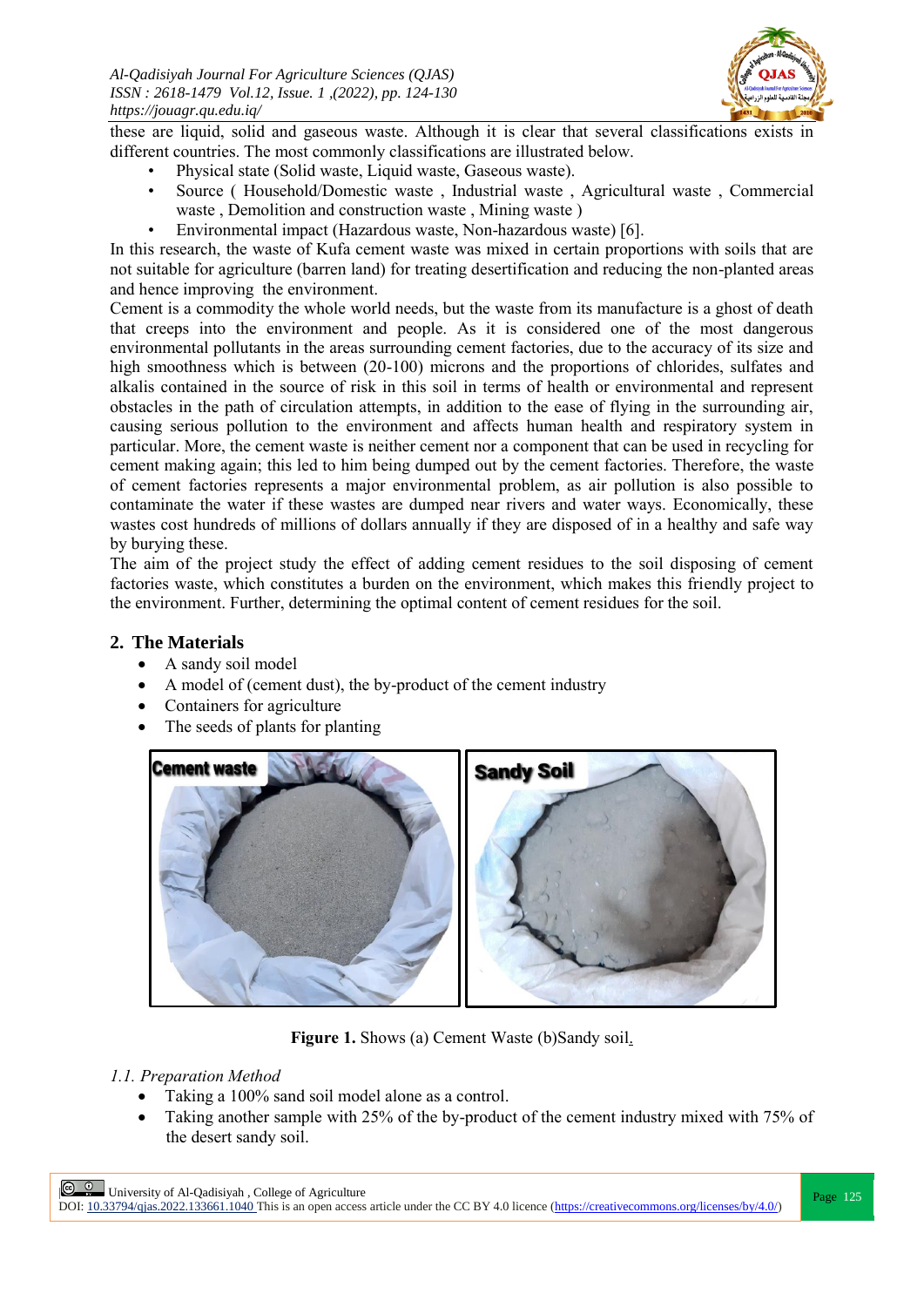

- Taking another sample with 50% of the by-product of the cement industry mixed with 50% of the desert sandy soil.
- Taking another sample with 75% of the by-product of the cement industry mixed with 25% of the desert sandy soil.
- The two types are planted with the same type and the same quantity of seeds. A comparison is made between them in the planting and the time period of planting.

## **3. Result and Discussion**

Three types of plants were planted, namely, jute and basil with different percentages of sandy soil unsuitable for agriculture and cement waste.

Figure (2a) shows the jute plant , Figure (2b) shows the basil plant and (2c)tamato plant one week after planting. It has been noticed growth of plants in pots that contain different proportions of sandy soil with cement waste residues, while, there was no growth in the container that contains only sandy soil as control as shown in Figure (2).

Figure (3) represents the growth of plants after two weeks of planting. Where we note the difference in the growth rate according to the different proportions of sandy soil and the proportions of cement waste, and from Figure (3) (a) ,(b)and (c), we note that the best rate of plant growth is 50% sandy soil and 50% of cement waste and then 25% sandy soil and 75% of cement waste. Figure (4) and Figure (5) represents the growth of plants after three and four weeks of planting, respectively.

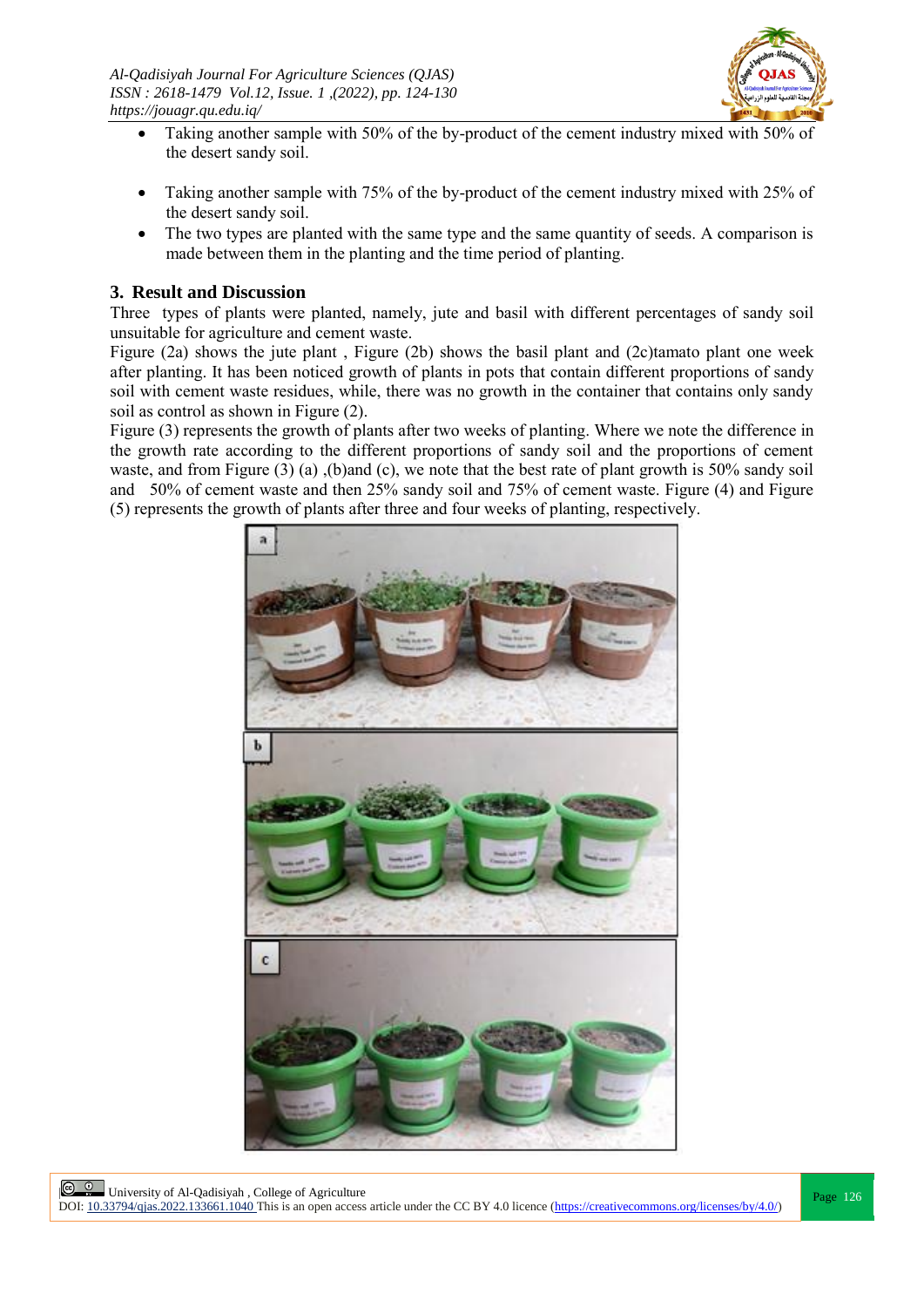

## Figure 2. Shows (a) the jute plant (b) The basil plant (c) tamato plant one week after planting.



Figure 3. Shows (a) The jute plant (b) The basil plant (c) tamato plant two week after planting.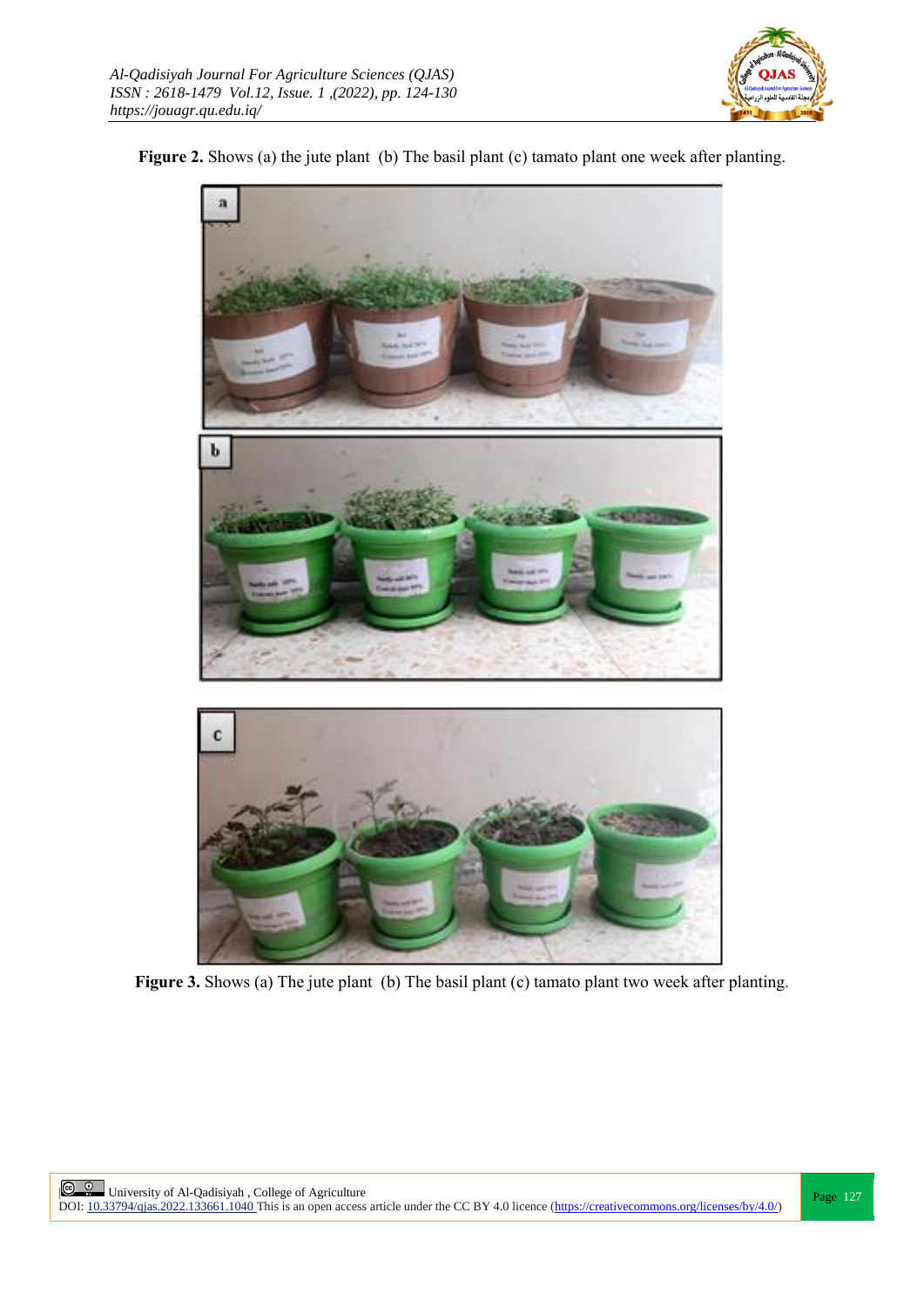*Al-Qadisiyah Journal For Agriculture Sciences (QJAS) ISSN : 2618-1479 Vol.12, Issue. 1 ,(2022), pp. 124-130 https://jouagr.qu.edu.iq/*





**Figure 4.** Shows (a) The jute plant (b) The basil plant(c) tamato plant thee week after planting.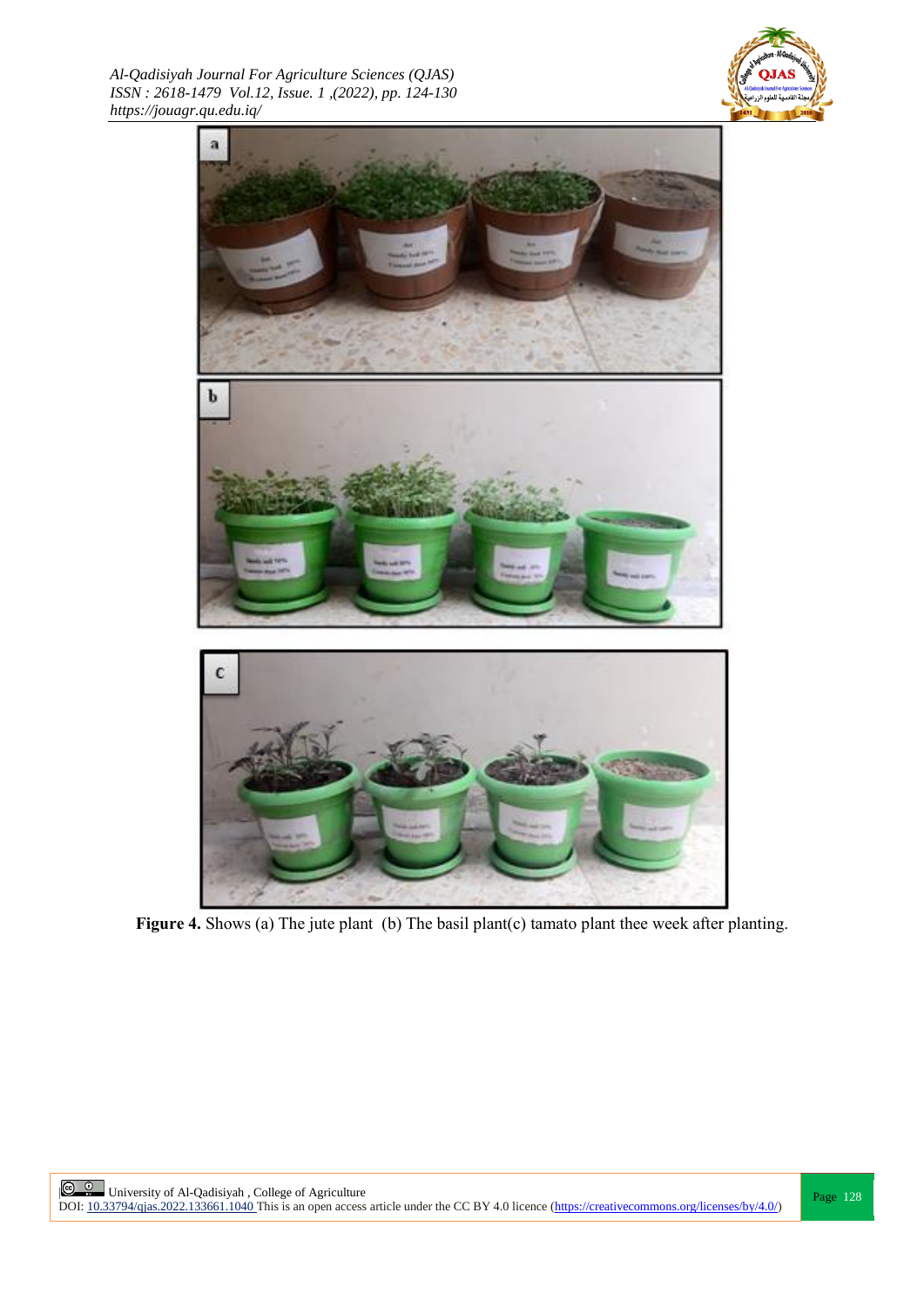*Al-Qadisiyah Journal For Agriculture Sciences (QJAS) ISSN : 2618-1479 Vol.12, Issue. 1 ,(2022), pp. 124-130 https://jouagr.qu.edu.iq/*





**Figure 5.** Shows (a) The jute plant (b) The basil plant(c) tamato plant four week after planting.

#### **Conclusion**

Industrial wastes can be solid, liquid, or gas, all can cause a serious problem to the human beings, other living organisms in addition to the environment which led to desertification, pollutions and even changing the climate conditions. The way of disposal and storage can be different depending on the productions and wastes. Managements by the government and owners of factories are made to make the situations from consumers but still the waste represent a real threaten to the environment.

Here in this paper, method was done by using different ratios of wastes mixed with sandy soil which is not suitable for planting, from the practical it has been concluded a significant ratio was by adding cement waste to the sandy soil with 50% of each ( i.e 50% of cement waste and 50% of sandy soil) although other ratios also caused a growth of plants but the 50% proportion was the best, and this is